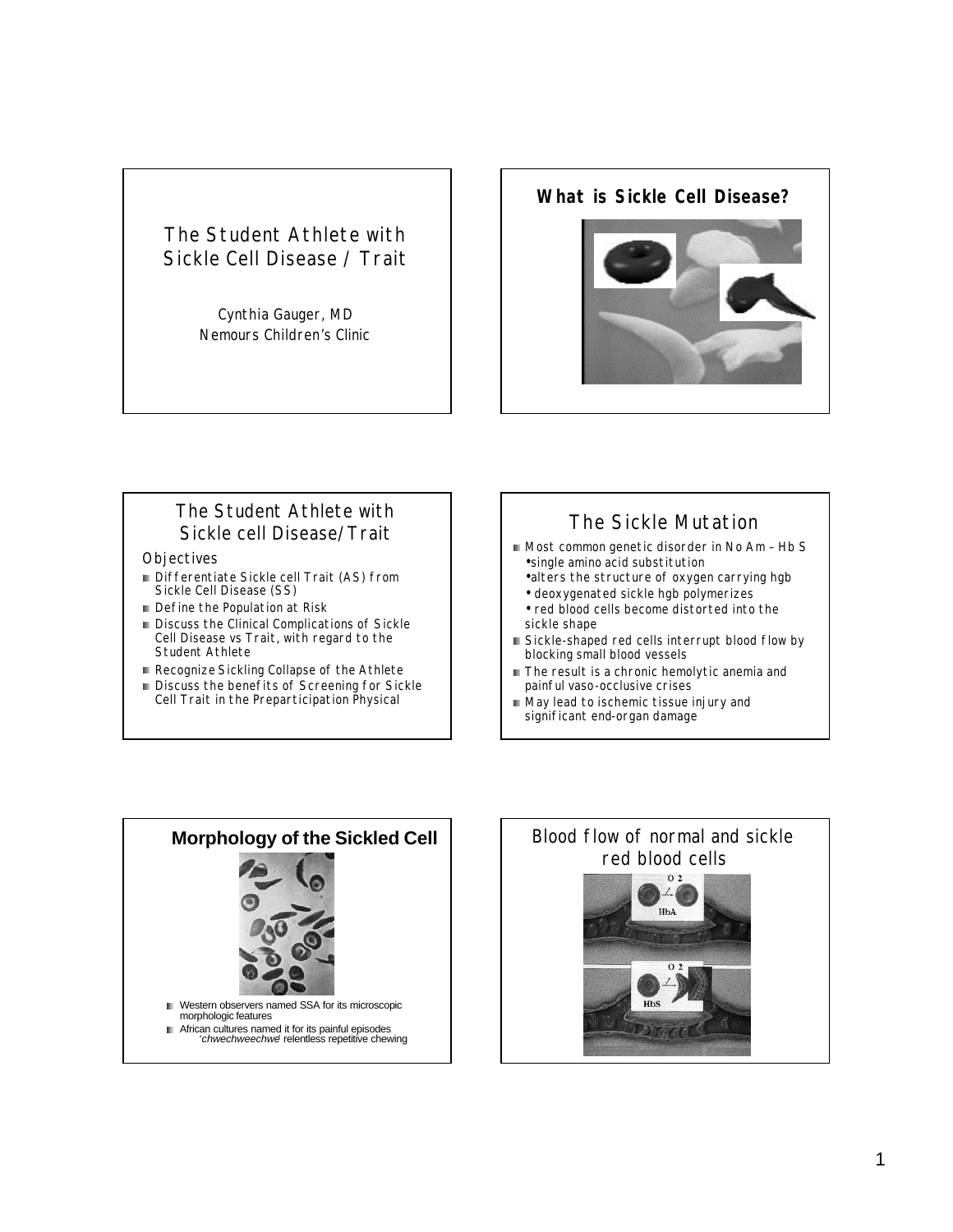#### **Normal vs. Sickle Hemoglobin Normal Sickle**

- disc-Shaped
- soft(like a bag of jelly)
- easily flow through
- 
- hard (like a piece of wood) often get stuck in small blood vessels lives for 20 days or

sickle-Shaped



# Inheritance Pattern of Sickle cell Disease Sickle Cell Trait  $(A|A)$  or  $(A|S)$  50% 50% 50% chance<br>for adult hemoglobin 50% chance<br>for Sickle Cell Trait



# How Common is SS Trait vs Disease

- SSD affects millions of people throughout the world.
- In this country about 100,000 people are affected by sickle cell disease
- The disease affects 1 in 500 AA births with an estimated 1,000 babies born each year with SS
- Approx 2.5 million Americans will have sickle trait
- An estimated 1 in 10-12 AA have inherited the trait ˜ 8%; 1 in 2,000 – 10,000 white Americans

#### Florida Newborn Screening **Jacksonville began newborn screening for** hemoglobinopathies in 1984 **Entire state of FL began universal screening** in 1988 Population of Greater Jacksonville: 1,344,504 • 21.6% AA = 290,412 people • 9% AA have sickle cell trait

- 
- 26,137 AA with sickle cell trait
- 588 AA with sickle cell disease

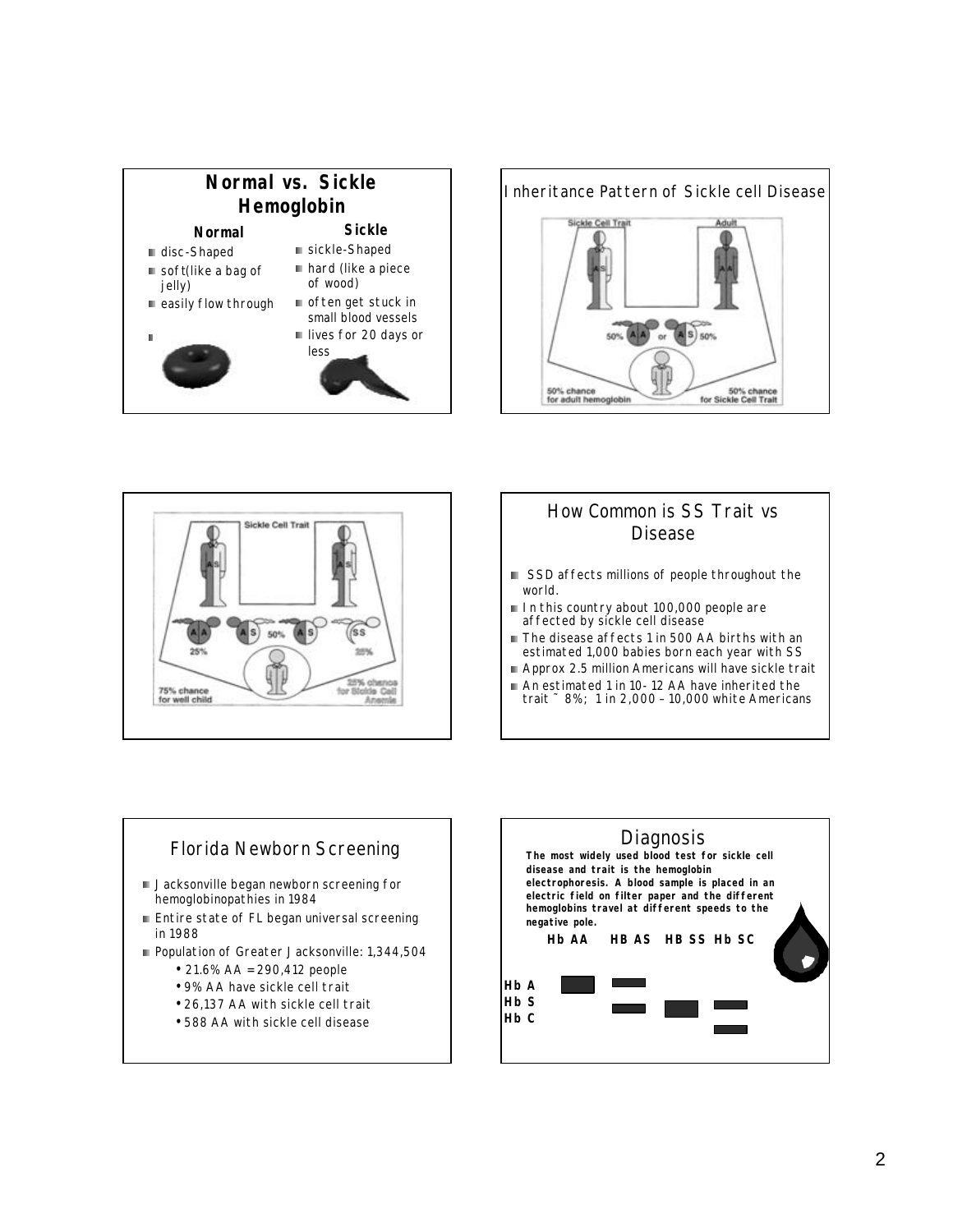# Complications From Sickle Cell Disease

- Varying degrees of anemia
- Yellowing of the eyes/skin
- Predisposition to Vaso-occlusive pain crisis
- Damage to major organs (spleen, liver, kidney, lung)
- **Increase vulnerability to severe infection**
- Stroke
- Delayed growth and sexual maturation
- Aseptic necrosis of the hip/shoulder
- Sickle retinopathies

# **Hand Foot Syndrome - Dactylitis**

Sickle dactylitis **is one of the first complications in sickle cell syndromes with the highest incidence between ages six months and two years. The sickle red cells cause painful swelling of the hands and feet.**



### Bone Pain

**More prolonged and constant pain can be seen with bone infarction, sickle arthritis, and aseptic necrosis of the femur or humerus.** 

Most common complication and the most common reason for hospitalization.

Common triggers: dehydration, low oxygen, exhaustion, temp extremes, acidosis, infection





# Splenic Sequestion

- **B** Sudden trapping of blood within the spleen
- **Usually occurs in infants** under 2 years of age
- May be associated with fever, pain, and respiratory symptoms.
- **Circulatory collapse and** death can occur in less than thirty minutes.



# Acute Chest Syndrome

**Pneumonias or infections in the lung, and acute chest syndrome, caused by sickling red cells blocking blood vessels in the lung, are the most common complications.** 

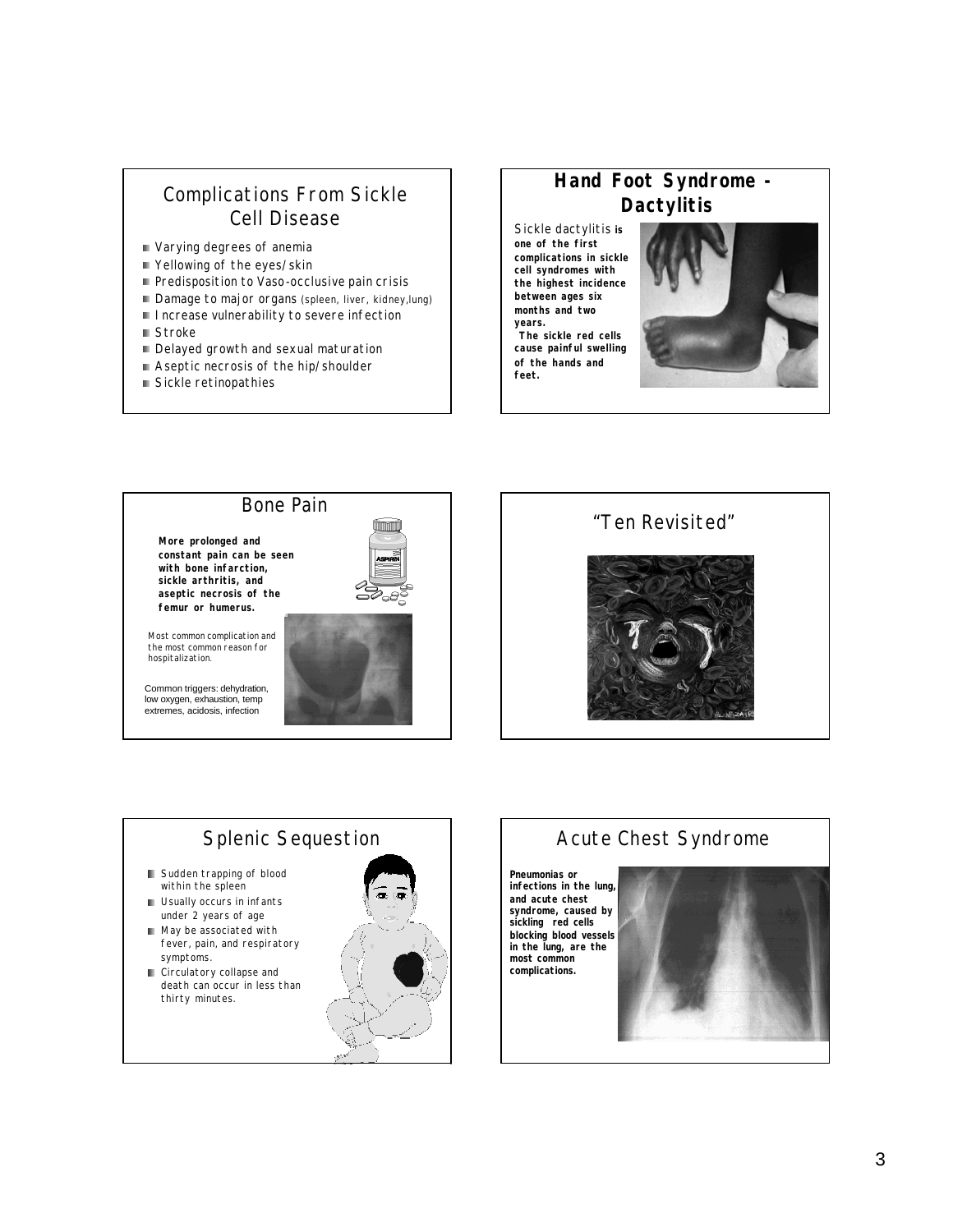## **Strokes**

**Strokes are a blockage of blood flow to a part of the brain caused by the sickle cells. The symptoms include one sided weakness, numb feelings, seizures, slurred speech or facial weakness.** 

**More common in children than adults**





# Eye Problems

**Sickle cells can cause damage to the blood vessels in the eye, especially in SC disease. New weaker blood vessels may form and break open and bleed. Early treatment with laser therapy can prevent such bleeds.**



# Kidney **Kidney damage starts very early and progresses throughout life causing complications in many individuals with sickle syndromes. The kidneys may not filter normally, passing protein and/or excessive amounts of water.**

#### Leg Ulcers

**Leg ulcers are seen in 10 to 15% of older children and adults with sickle cell anemia. They may start as a simple insect bite or cut that will not heal. They are likely caused by poor circulation to the skin.**



#### Sports Participation in Adolescents with SS Disease

- Adolescents should be encouraged to participate in exercise
- Exercise tolerance greatly depends on the severity of the anemia
- Individuals with SS will transition to anaerobic  $metabolism more quickly  $\rightarrow$  results in lactic$ acidosis and muscle cramping,  $\rightarrow$  heat exhaustion or heat stroke
- High risk of VOC pain crisis
- Exercising too hard on the hips AVN
- If the patient has a large spleen contact sports would carry a risk of splenic rupture

#### Sports Participation in Adolescents with SS Disease

- Individuals with SSD should avoid extreme endurance sports such as long distance competitive racing, football, etc which push the body to exhaustion/dehydration
- Avoid sports that involve cold temp or low oxygen concentration that will trigger VOC pain
- Avoid repetitive jumping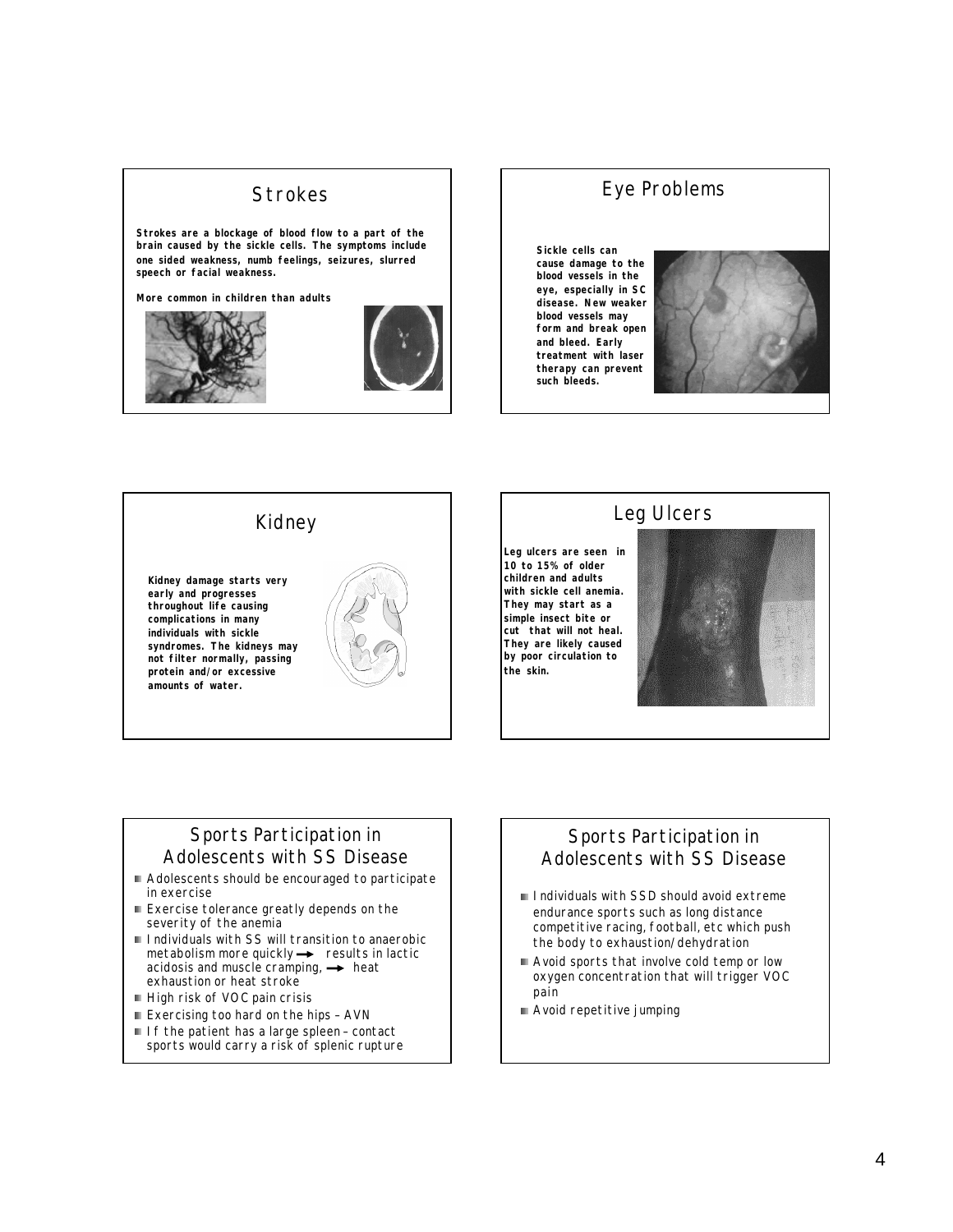# Sickle cell Trait (AS)

- Inheritance of one gene for normal hgb A and one gene for sickle hemoglobin
- Trait will not turn into disease, nor will it go away
- AS is not associated with anemia
- Red blood cells have normal morphology under light microscopy
- No difference in the height and weight of children with AS
- No data to suggest that AS is associated with painful events or crises

# Sickle cell Trait

- People with AS are normal with few exceptions
- AS is no barrier to outstanding athletic performance
- About 40% of the hemoglobin is sickle hemoglobin, but the red cells can sickle under severe conditions of low oxygen
- $\blacksquare$  So,
	- What are the possible clinical consequences of sickle cell trait?

#### Concerns for the Athlete with sickle cell trait

- Gross Hematuria and renal Issues
- Splenic Infarction
- **Exertional Rhabdomyolysis** can be life threatening

# Renal Issues

- Gross hematuria
	- massive often recurrent bleeding
		- 3 4:1 ratio from left kidney
		- thought to be secondary to renal
	- papillary necrosis
	- Treatment: hydration, alkalinization, observation
- Hyposthenuria impaired concentrating ability
- Cause? Relative hypertonia, acidosis, hypoxia of renal medulla predisposing to "sickling"

# Splenic Infarction

- Can occur in AS, typically at altitude
- Typically causes LUQ pain, often with N/V and splenomegaly
- The risk may begin at 5,000 feet and increases with increasing altitude
- The lower oxygen environment predisposes to intravascular polymerization of sickle hgb
- Vigorous exercise may increase the risk
- Racial predisposition: higher average percentage of Hgb S in caucasians vs AA

#### Exertional Rhabdomyolysis Makaryus, et al, Hematology 2007;12: 349

In AS, strenuous exercise may contribute to sickling:

- severe hypoxia
- metabolic acidosis
- hyperthermia in muscles
- red cell dehydration
- Skeletal muscle injury resulting in release of myoglobin and creatine kinase into circulation
- Hypernatremia, hyperkalemia, hyperphosphatemia, hypocalcemia, lactic acidosis, and hyperuricemia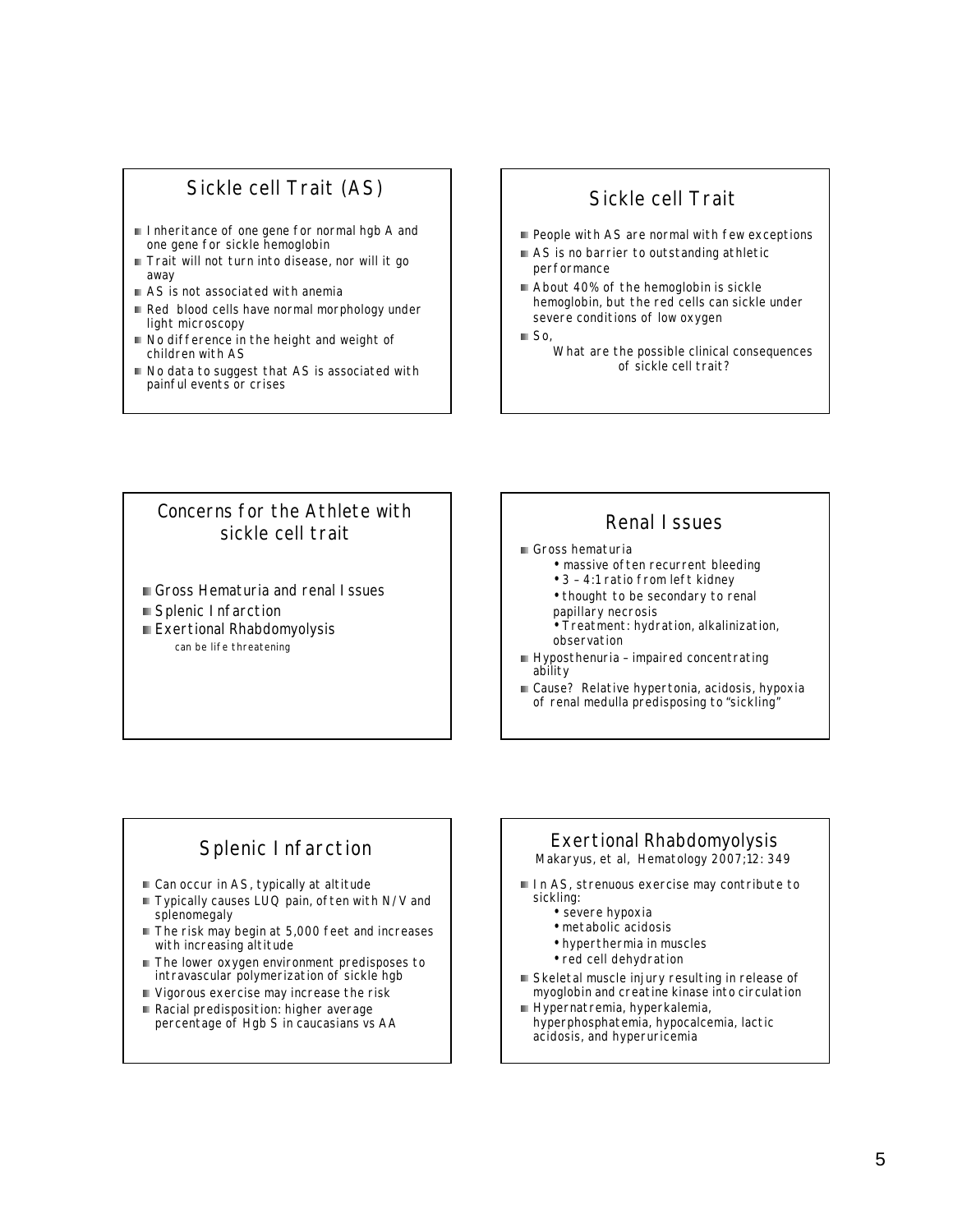## Exertional Rhabdomyolysis

Makaryus, et al, Hematology 2007;12: 349

- Severe cases result in renal failure and death
- Risk factors: high temperatures and humidity, poor physical conditioning and inadequate fluid intake, underlying/recent viral illness

# Military Training

- **US Armed Forces linked AS to sudden** unexplained death during basic training
- N Engl J Med:
	- •1970 4 deaths among 4000 AA at 4,000 feet altitude
	- 1987 42 sudden deaths in 37,300 blacks with AS in a total of 2,087,600 recruits
- Relative risk of sudden unexplained death was 27.6 in AS compared to AA recruits without AS and 39.8 compared to all recruits
- Main cause of death rhabdomyolysis
- Risk of death increased with age

# College athletes with AS

- 15 athletes, most college football players, have died in the past decade associated with AS
- 1974: First documented NCAA case of death resulting from AS: Polie Poitier
- 2001 Devaughn Darling; FSU
- 2006: Dale Loyd; Rice University
- 2008: two players collapsed at UCF; Ereck Plancher



# Sickling Collapse

- The setting and syndrome in most cases have been similar
- ? Sickling players may be on the field only briefly, sprinting only 800 – 1,600 meters, often early in season
- ? Can occur during repetitive running of hills or stadium steps, during intense sustained strength training, if the tempo increases late in intense one-hour drills, or at the end of practice when players run "gassers"
- ? Sickling can even occur rarely in the game, as when a running back is in constant action during a long, frantic drive downfield
- Not limited to football

# Recognizing Sickling Collapse

- A sickling collapse is a medical emergency
- Often confused with heat cramping
- **Athletes described as having ischemic pain and** muscle weakness (not cramping)
- Physical findings are different: m. Cramping: writhe in pain, muscles visibly contracted and rockhard Sicklers: lie fairly still, not yelling in pain, muscles look and feel normal
- The athlete is typically experiencing major lactic acidosis, impending shock, and imminent hyperkalemia from sudden rhabdomyolysis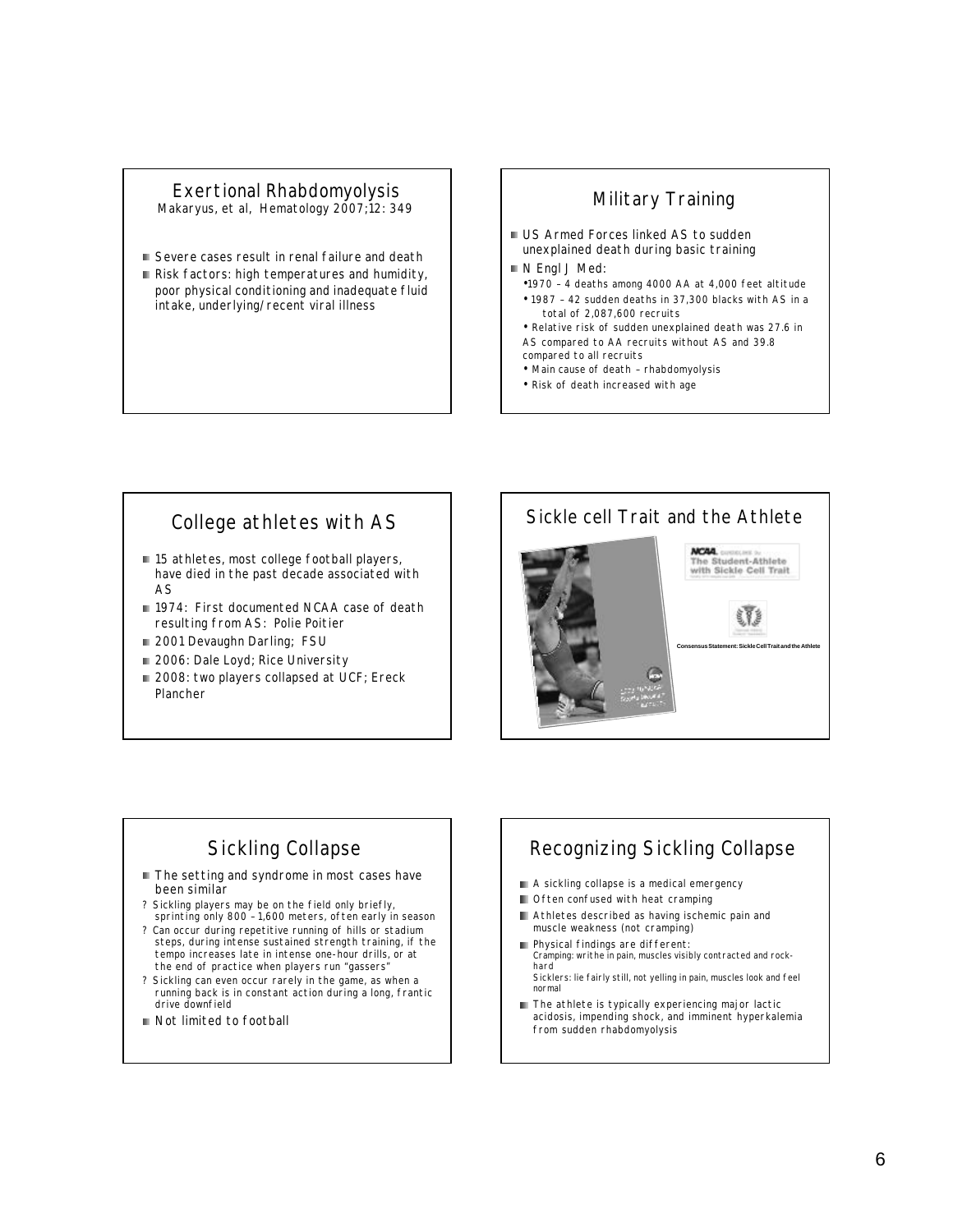#### Sickling Collapse – Medical Emergency !!

- Check vital signs
- Administer high-flow oxygen, 15 lpm with a nonrebreather face mask
- Cool the athlete if necessary
- If the athlete is obtunded or as vital signs decline, call 911, attach an AED, start an IV, and get the athlete to the hospital
- Tell the doctors to expect explosive rhabdomyolysis and the metabolic complications

#### Screening for Sickle cell Trait

- Nearly all 50 states screen for hemoglobinopathies at birth
- Trait notification is inconsistent
- Education programs are limited
- Consensus of the Task Force of the National Athletic Trainer's Association:
	- Efforts should be made to document newborn screening results during the PPE
	- In the absence of NB screening, institutions should carefully weigh the decision to screen
	- Irrespective of screening, institutions should educate staff, coaches, and athletes



#### Sickle Trait Education and precautions

- Set their own pace
- Slow and gradual preseason conditioning regimen
- **Adequate rest and** recovery between repetitions
- Do not urge all out exertion beyond 2 to 3 minutes without a breather
- Stop activity immediately if struggling
- **Exclude performance tests** such as mile runs, serial sprints
- Stay well hydrated at all times
- **Maintain proper asthma** management Refrain from extreme
- exercise during acute illness, if febrile
- $\blacksquare$  Access supplemental  $O<sub>2</sub>$  at altitude as needed
- Seek prompt medical care if experiencing unusual distress

## Sickle Trait Education and precautions

Ambient heat stress, dehydration, asthma, and altitude predispose the athlete with sickle cell trait to an onset of crisis in physical exertion

?Adjust work/rest cycles for environmental heat stress

- ? Emphasize hydration
- ?Control asthma

?No workout if an athlete with sickle cell trait is ill ?Watch closely the athlete with sickle cell trait who is new to altitude. Modify training and have supplemental oxygen available for competitions

# Sickle cell Trait: Conclusions

- Sickle cell trait is common
- AS is usually a benign condition but... may be associated with renal, splenic, ocular problems and a risk of vascular collapse with extreme exercise particularly in association with heat, altitude, hypoxia, and dehydration.
- Under these extreme conditions sickle cell trait cells may "sickle" transforming silent sickle cell trait into a syndrome with risk of organ damage from vaso-occlusion
- None of the clinical consequences of AS are m. frequent or predictable